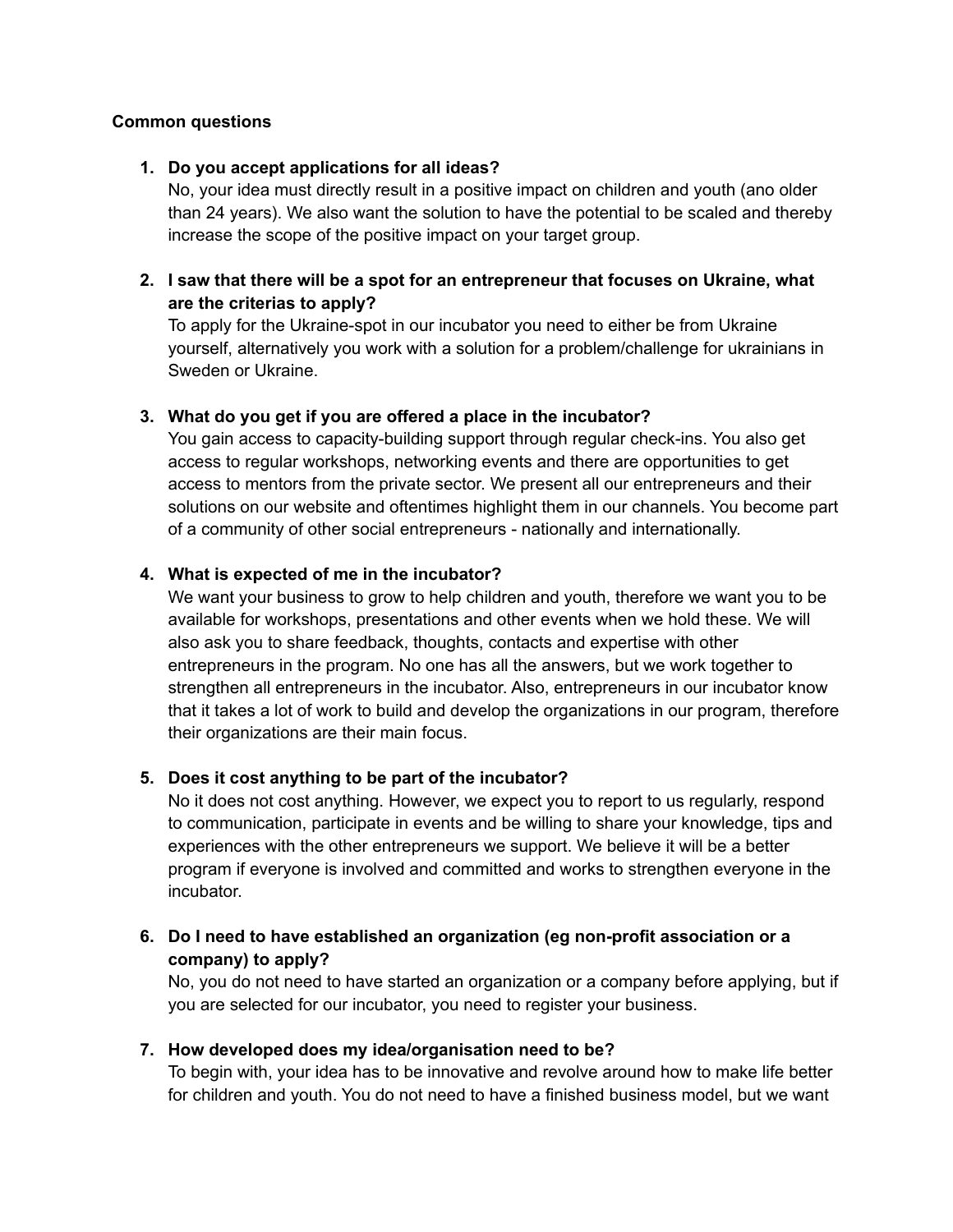you to have tested your idea on your target group and that you have thought about how your organization can be financed and sustainable.

## **8. Can I get help with my application?**

We do not have the capacity to give personal feedback to those who apply as we receive hundreds of applications per year. If you have questions regarding the application process or technical questions, please email louise.zea@reachforchange.org. However, most of the questions are gathered in this document.

### **9. Can I add something to my application once it has been submitted?**

No, unfortunately we do not have the capacity to add further information to the system. A tip is to save the questions beforehand and write down your answers so you have them ready when you are ready to submit your application.

### **10. Can you be more than one person applying with an idea?**

Yes, you can be more than one team member, but it is important that these people have a decision-making role in the organization. We accept one application per person/team.

### **11. Can I apply more than once?**

No, you can only apply with one idea per person/team per application period. If you apply more than once, your additional application will be removed. However, you are welcome to submit an application every year.

### **12. We are two people in our organization - can both participate?**

Yes, you can both participate. Though it is good to know that we typically only show the founders of the business on our website.

# **13. Can I meet someone from Reach for Change over a coffee and talk about my idea?** Unfortunately we do not have the capacity to meet as we receive hundreds of applications every year.

### **14. When does the incubator year begin?**

January first the following year. We expect the entrepreneurs who have been offered a place in the incubator to be available from the first of January and then for regular incubator activities throughout the year. More information about this will come when the selection takes place.

## **15. Do I have to be a Swedish citizen?**

No, but you need a Swedish personal number/social security number.\*

**16. Is there an age limit for who can apply?** You must be 18 years of age when you start the incubator program.

# **17. What happens after I submit my application?**